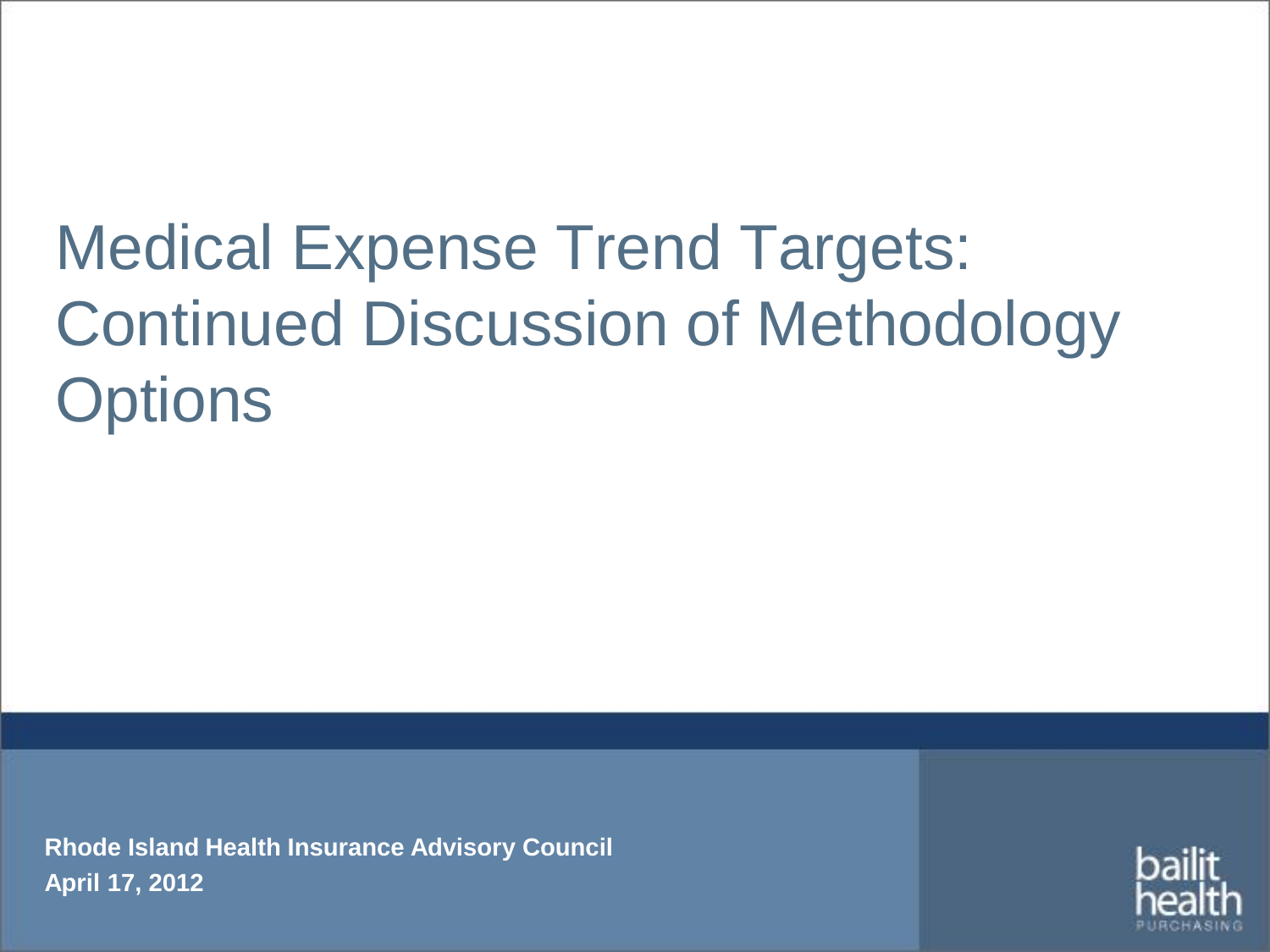### Presentation Outline

- 1. Placing our work in context: the need to build political will and anticipate and address unintended consequences
- 2. Reviewing insurer feedback from the 3-27-12 meeting
- 3. Resolving medical expense trend target methodological questions

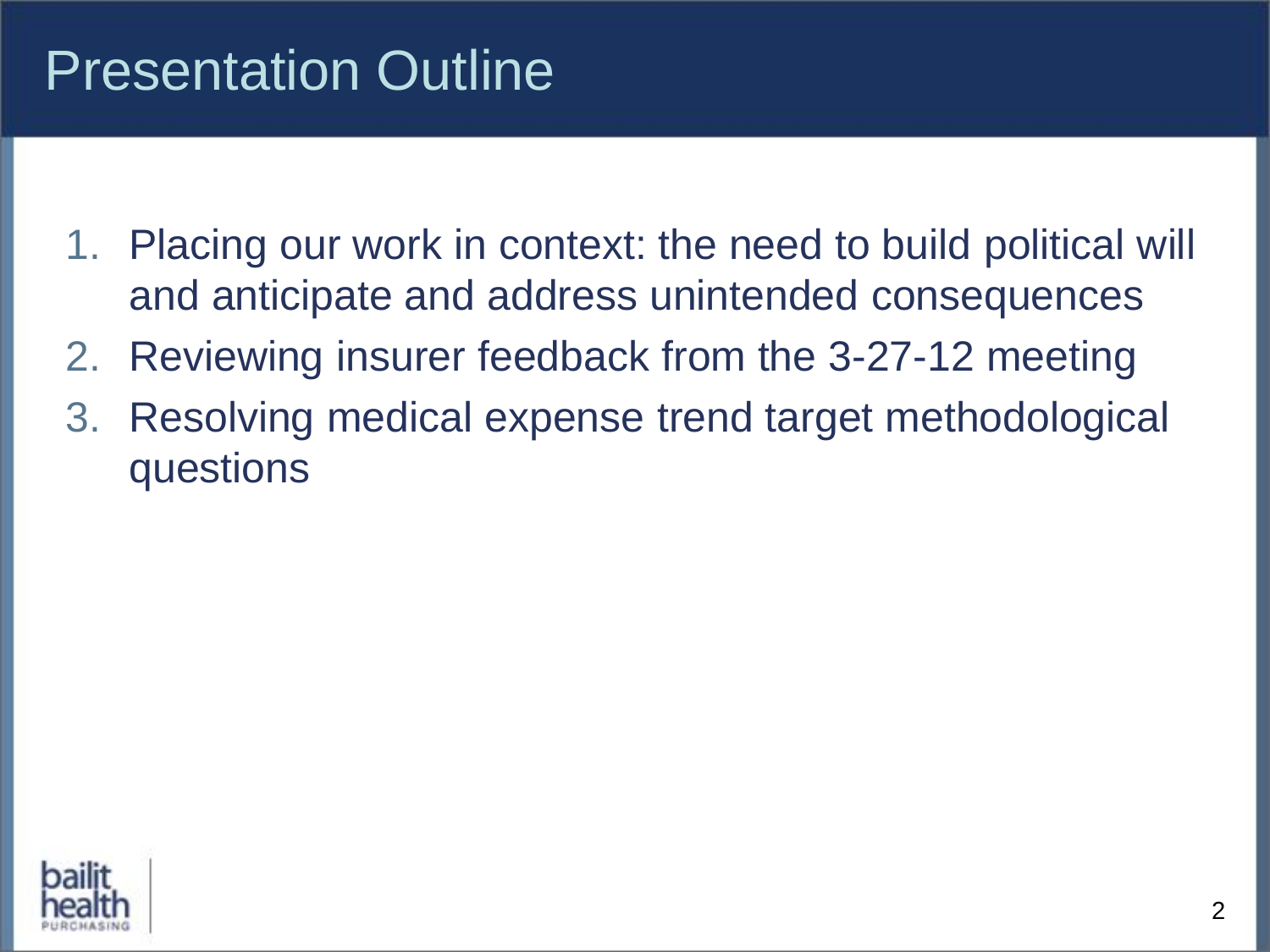### Political Will to Make Change

- The 3/27/12 meeting with insurers made clear that the Council's recommendations may not be embraced by all.
- **Efforts to make health insurance more affordable through** regulation of medical expense trend will generate a negative response from those who believe they might be harmed by such action.
- Change can prove successful, however, if:
	- there is a diverse base of strong support for the change within and outside of government
	- those who believe they might be adversely affected by the change think some form of change is inevitable
- OHIC will need to manage this process

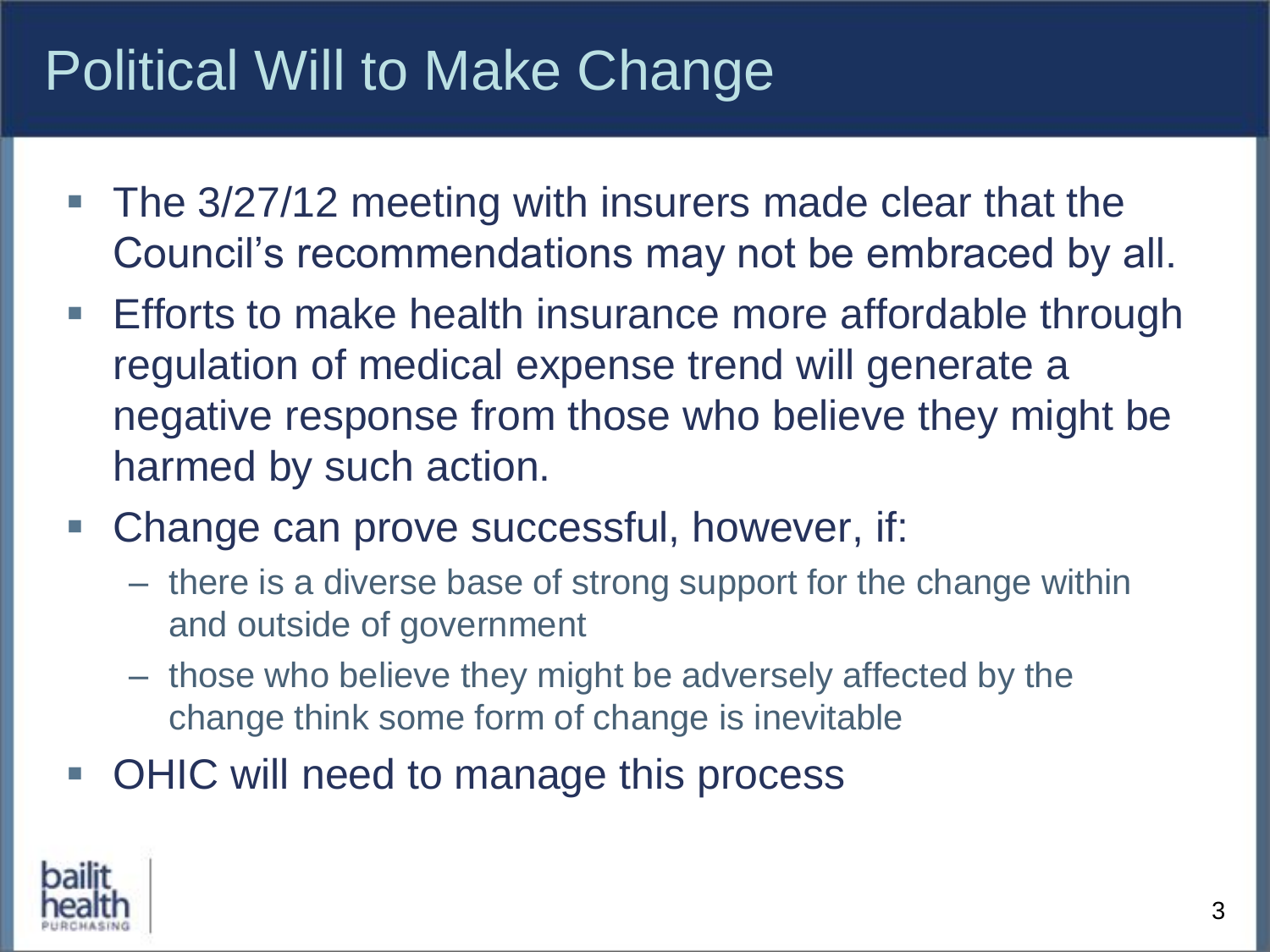### Unintended Consequences

- **Significant change in public policy and market** dynamics may produce consequences that were not anticipated.
- For example, if the medical expense trend is implemented faster than insurers can change their product mix and contracting strategies, unanticipated and perhaps undesired consequences could follow.

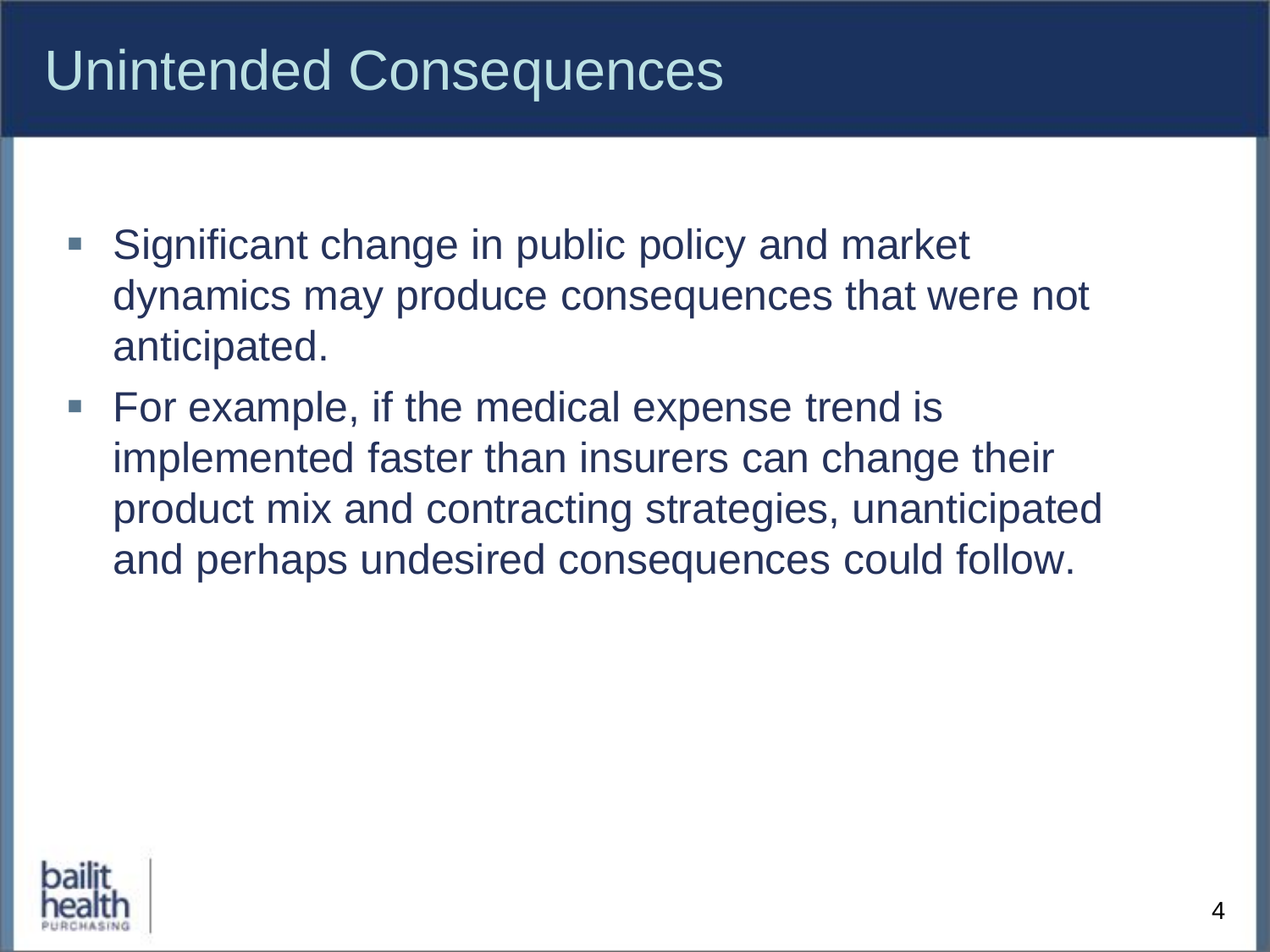## Insurer Input Provided During March Meeting

- 1. Requested clarification if the target is for price trend (same product) or total trend (independent of product)?
- 2. Need for public engagement (employers and consumers) so employers buy new products
- 3. Timeframe for insurers to respond with new products and new payment arrangements
- 4. Questions re: alignment with OHIC hospital rate CMS indexing and DOH network adequacy standards
- 5. Requests for state help regarding:
	- if provider won't agree to a contract
	- creating a stricter Certificate of Need process
	- OHIC solvency standards

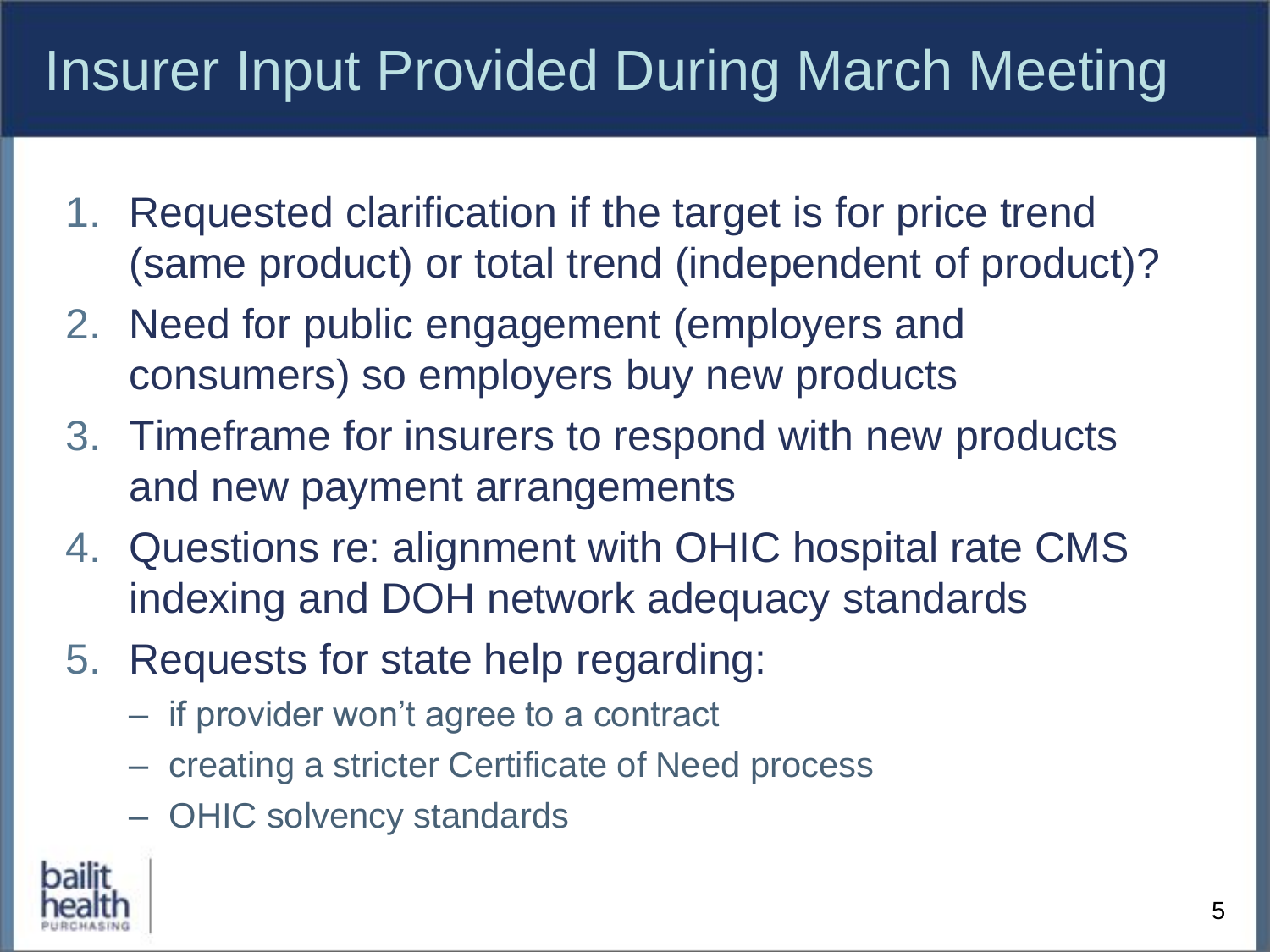### Remaining Policy Issues to Be Resolved

- 1. What index should be employed for setting the medical expense trend target?
- 2. Should the index reflect the most recent experience or forecasts?
- 3. What additional modifiers should be applied to the index rate?
- 4. Over what time period should the target methodology be phased in?
- 5. What should be the consequence for an insurer submitting a medical expense trend above target?

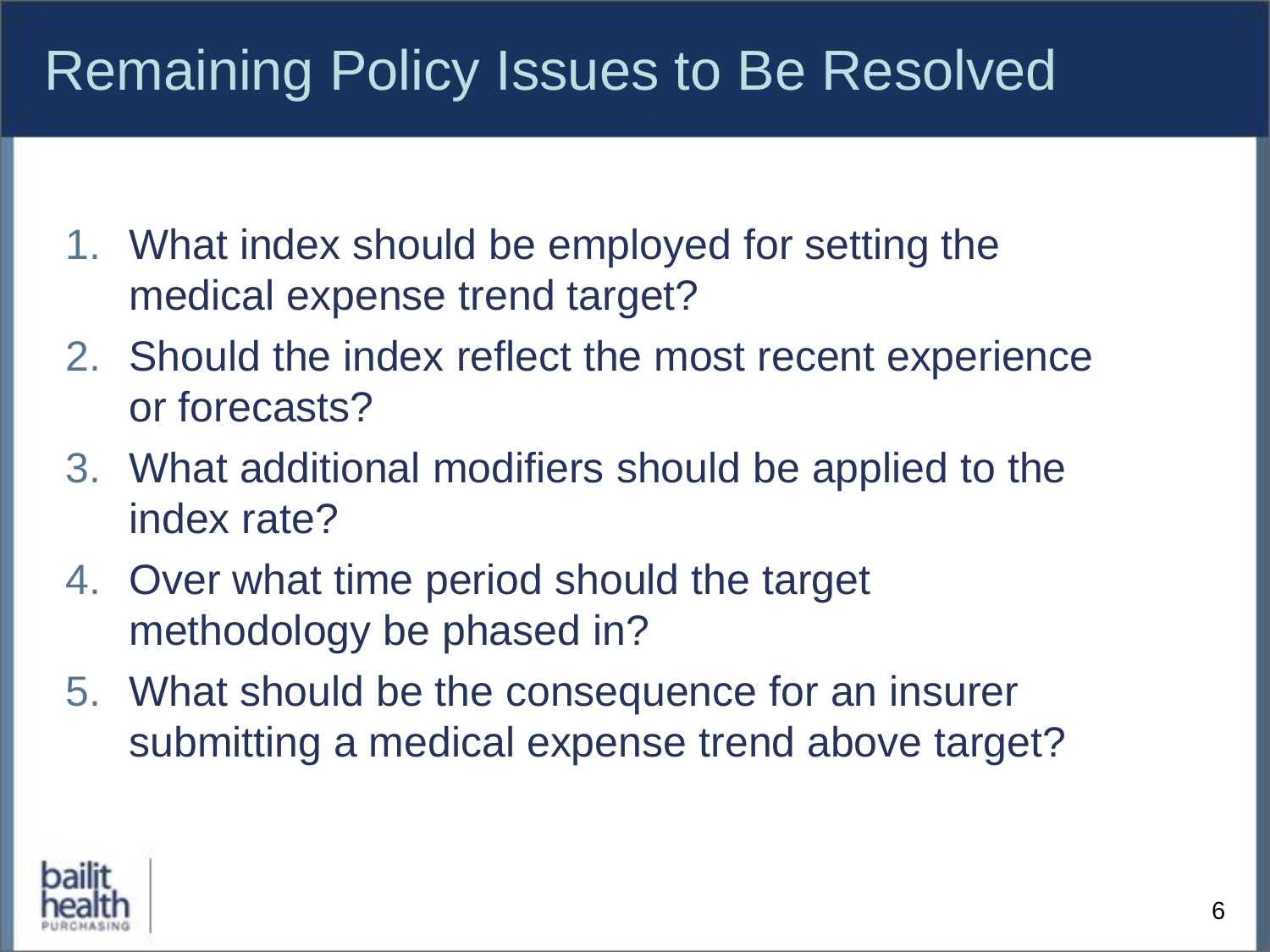### What index should be employed for setting the medical expense trend target?

- **The Council has been considering two options:** 
	- US All Urban Consumers All Items less Food and Energy CPI
	- US Real GDP (or RI Real GSP)
- CPI: is a measure of the average change over time in the *prices* paid by urban consumers for a market basket of consumer goods and services.
- GDP/GSP: is a measure of the market value of all final goods and services produced in the country. It measures both changes in *prices and output (volume).* "Real GDP" is GDP adjusted for the impact of inflation/deflation in prices and is what is most commonly reported in the media.

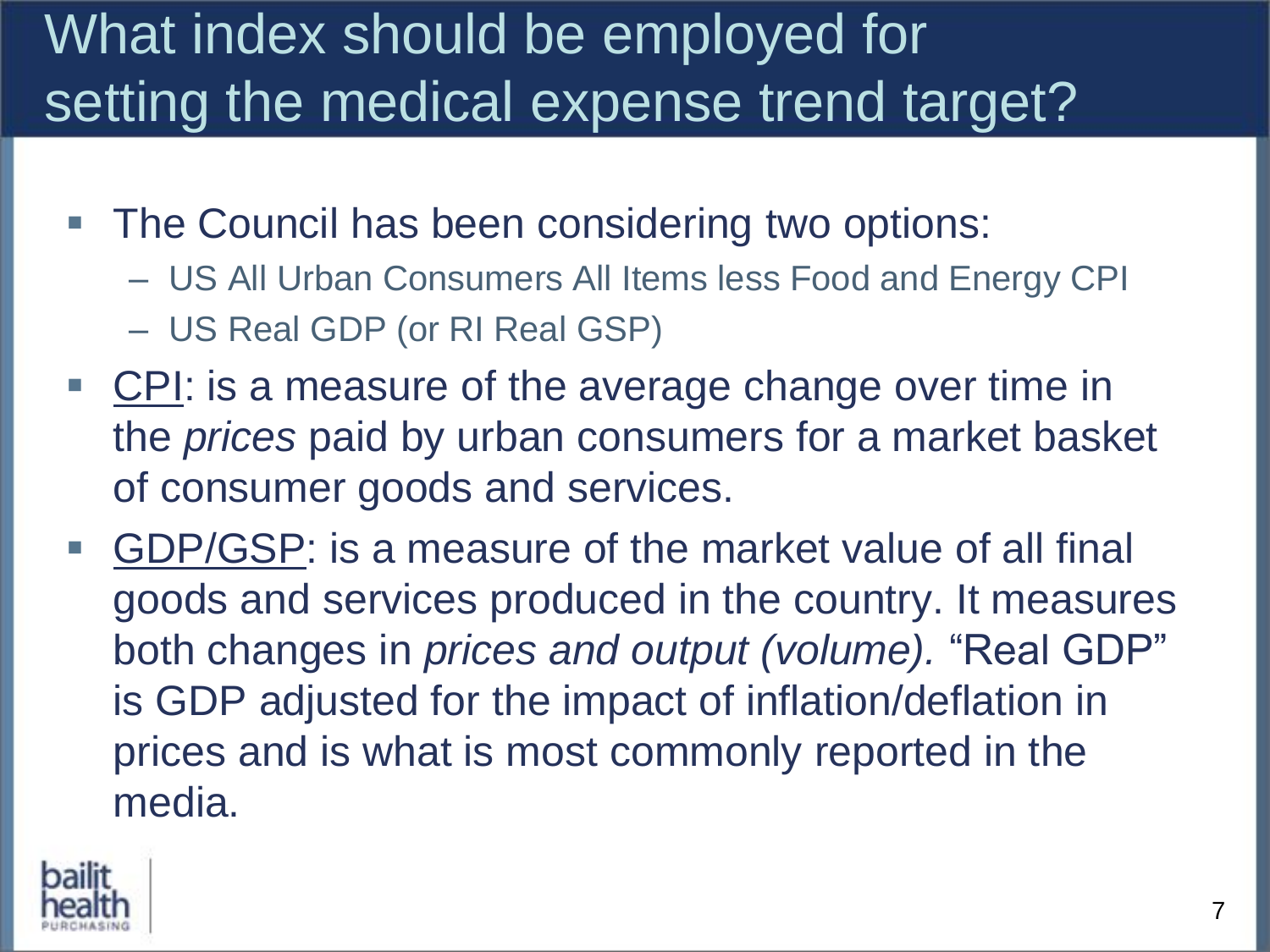### CPI and GSP Comparisons 2006 - 2010



Source: US Bureau of Labor Statistics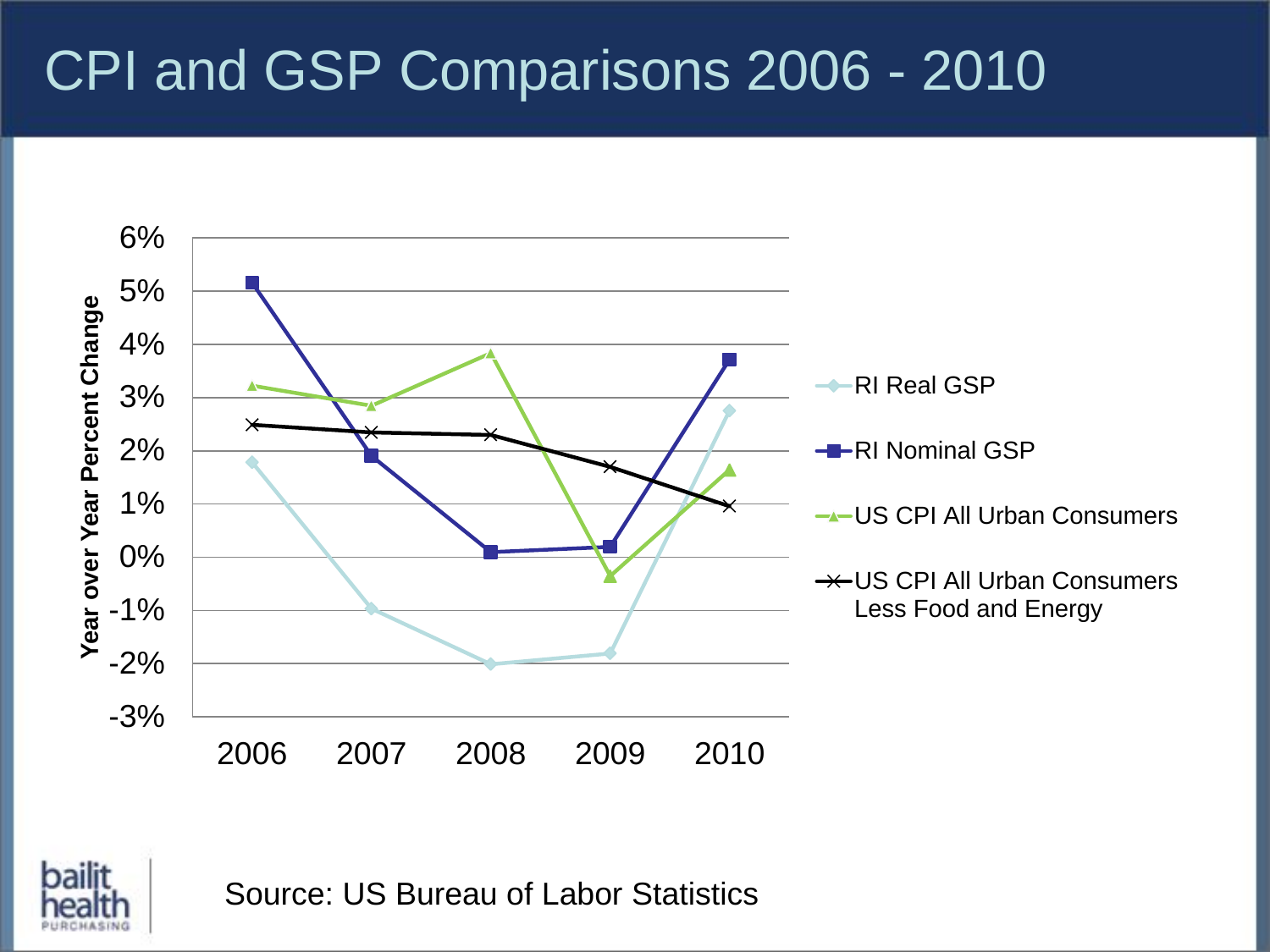### What index should be employed for setting the medical expense trend target?

#### Rationale for using CPI:

- a measure of consumer cost of living may resonate better with employers and consumers than one of economic growth
- insurance premium represents a "price" to employers
- the selected CPI index shows less volatility than GSP

#### Rationale for using GSP:

- some economists think of GDP growth as a more natural target than inflation, since medical spending increases reflect quantity increases as well as price increases
- GSP is measured at the state level, but inflation is not
- In most years GSP will be above CPI and may be a more achievable target for insurers

#### Prior recommendation: CPI

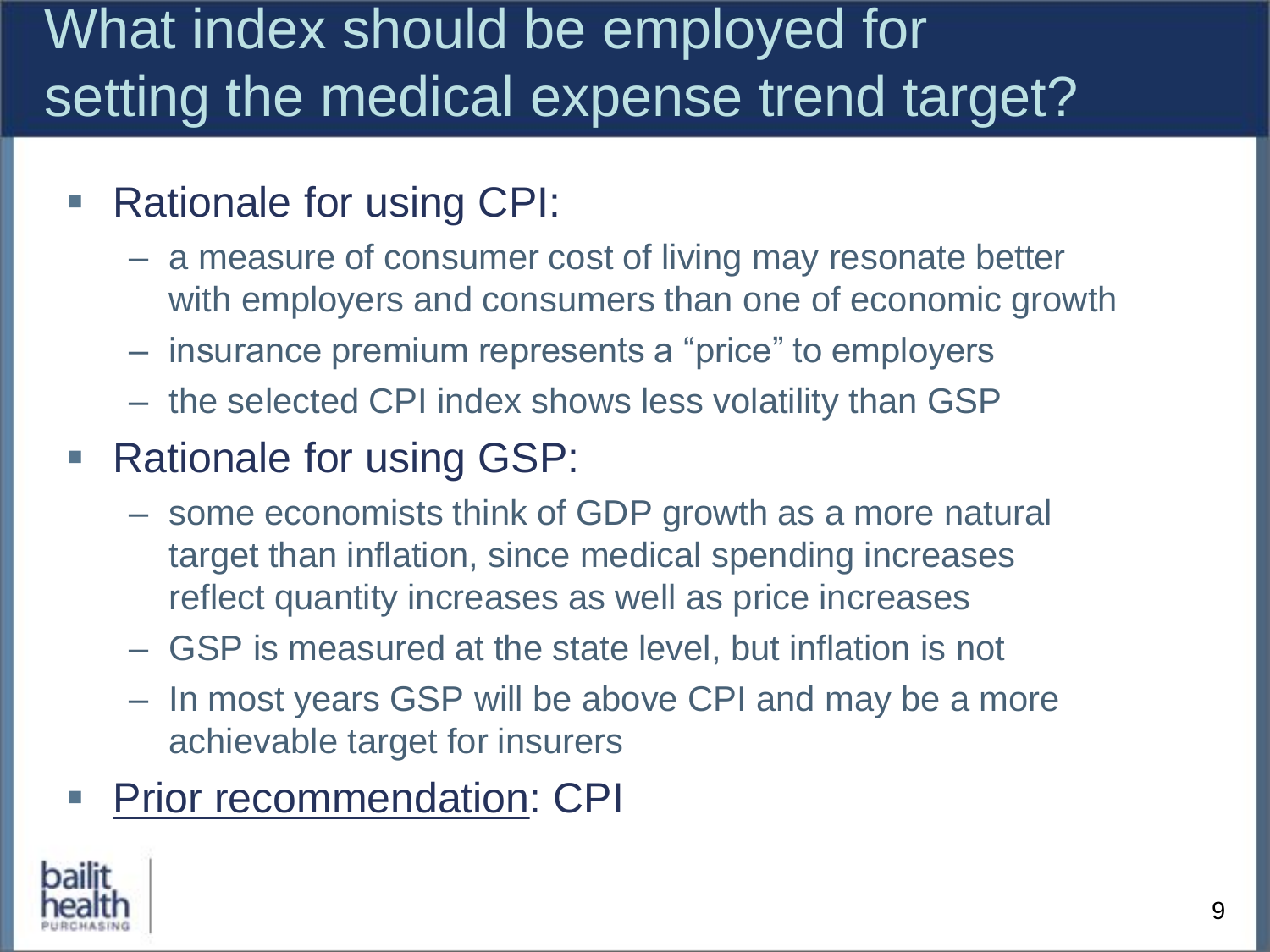### Should the index reflect the most recent experience or forecasts?

- Recommendation: Forecasting is more appropriate than using a measure of past experience.
- Examples of forecasting entities:
	- Global Insight
	- Moody's Analytic Resources (Economy.com)
	- Kiplinger
	- Forecast-chart.com

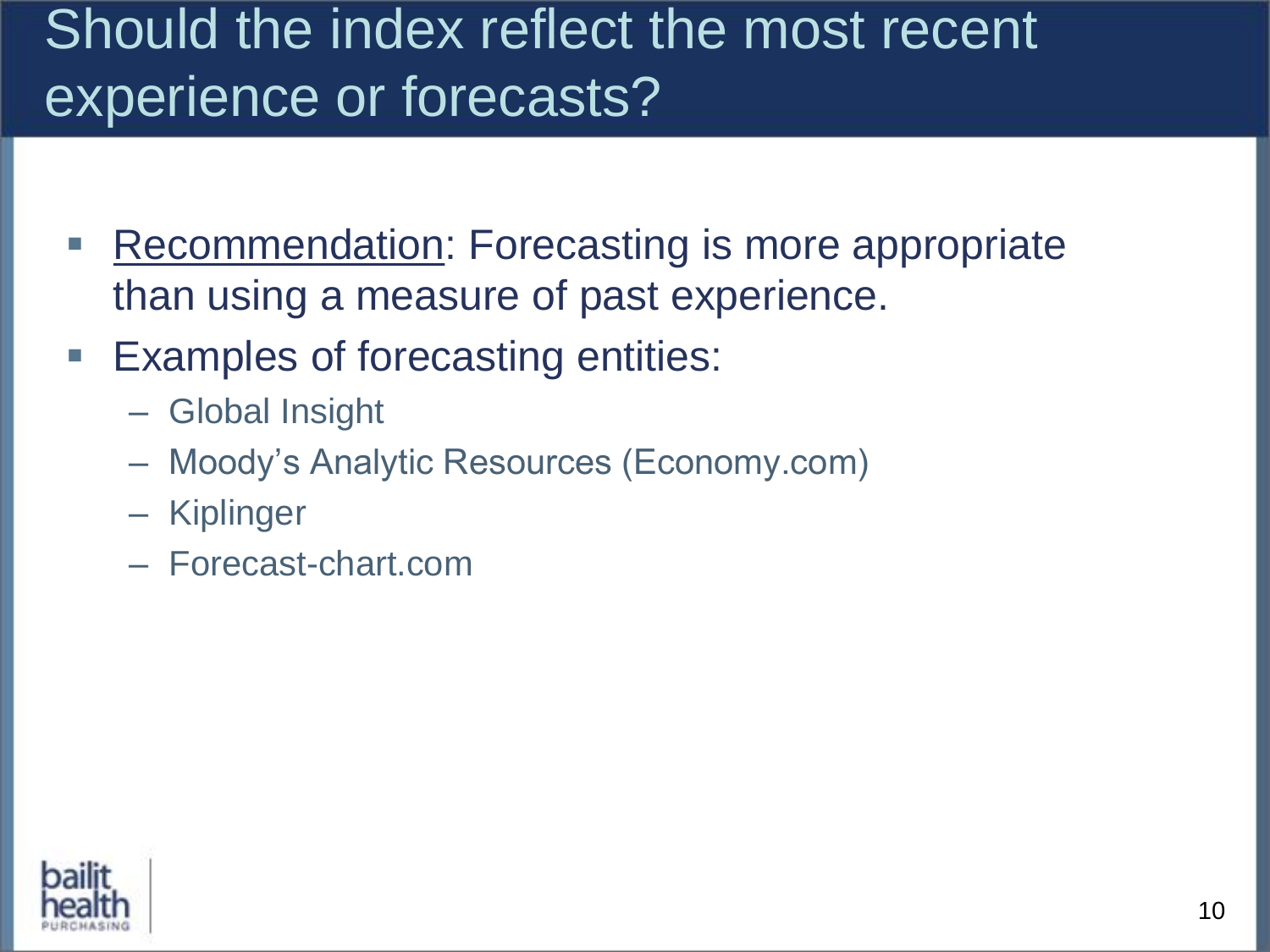## What additional modifiers should be applied to the index rate?

- Proposal shared with insurers at March HIAC meeting:
	- OHIC should have the authority to modify the CPI-based medical expense trend target if OHIC finds that a carrier's based medical expense levels are inappropriately high or low relative to Connecticut and Massachusetts benchmarks using an analytic methodology to be defined by OHIC, *or*
	- OHIC should have the authority to adjust medical expense trend target if Rhode Island health insurance rates relative to median wages are higher than in Connecticut and Massachusetts.
- Recommendation: Approach "A" with definition by OHIC
- In addition, should the insurer's reserve level fall outside of objective parameters specified by OHIC, OHIC will modify the insurance rate reserve adjustment factor.

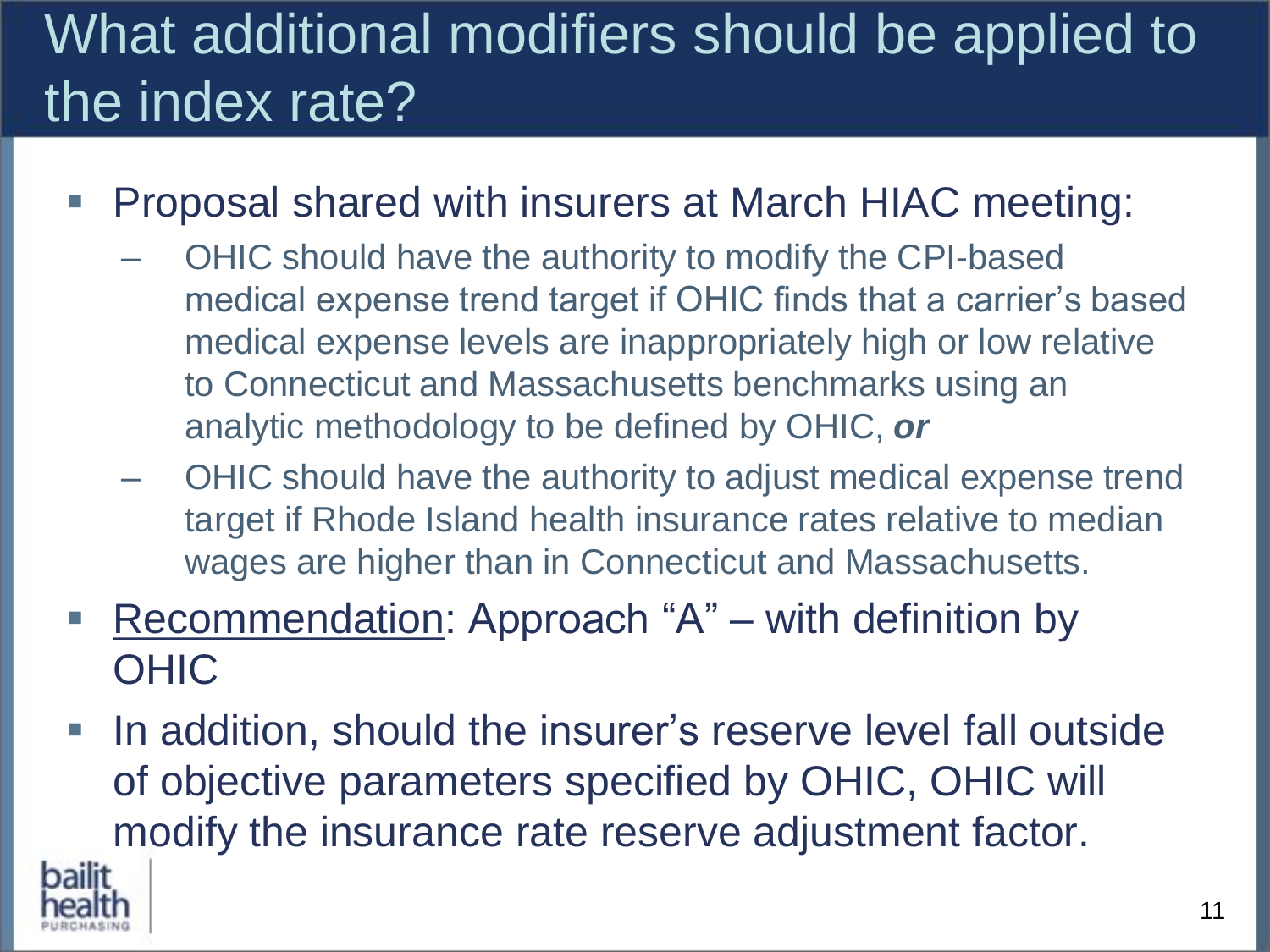### Over what time period should the target methodology be phased in?

- Council discussed 2-year phase-in during February meeting. Straw model presented to insurers at the March HIAC meeting had a 3-year phase-in.
- **Insurers conveyed desire for phase-in in March**
- **Massachusetts options discussions have** contemplated a phase-in using GSP +1
- Recommendation: 3-year phase-in with annual revisit by HIAC and OHIC

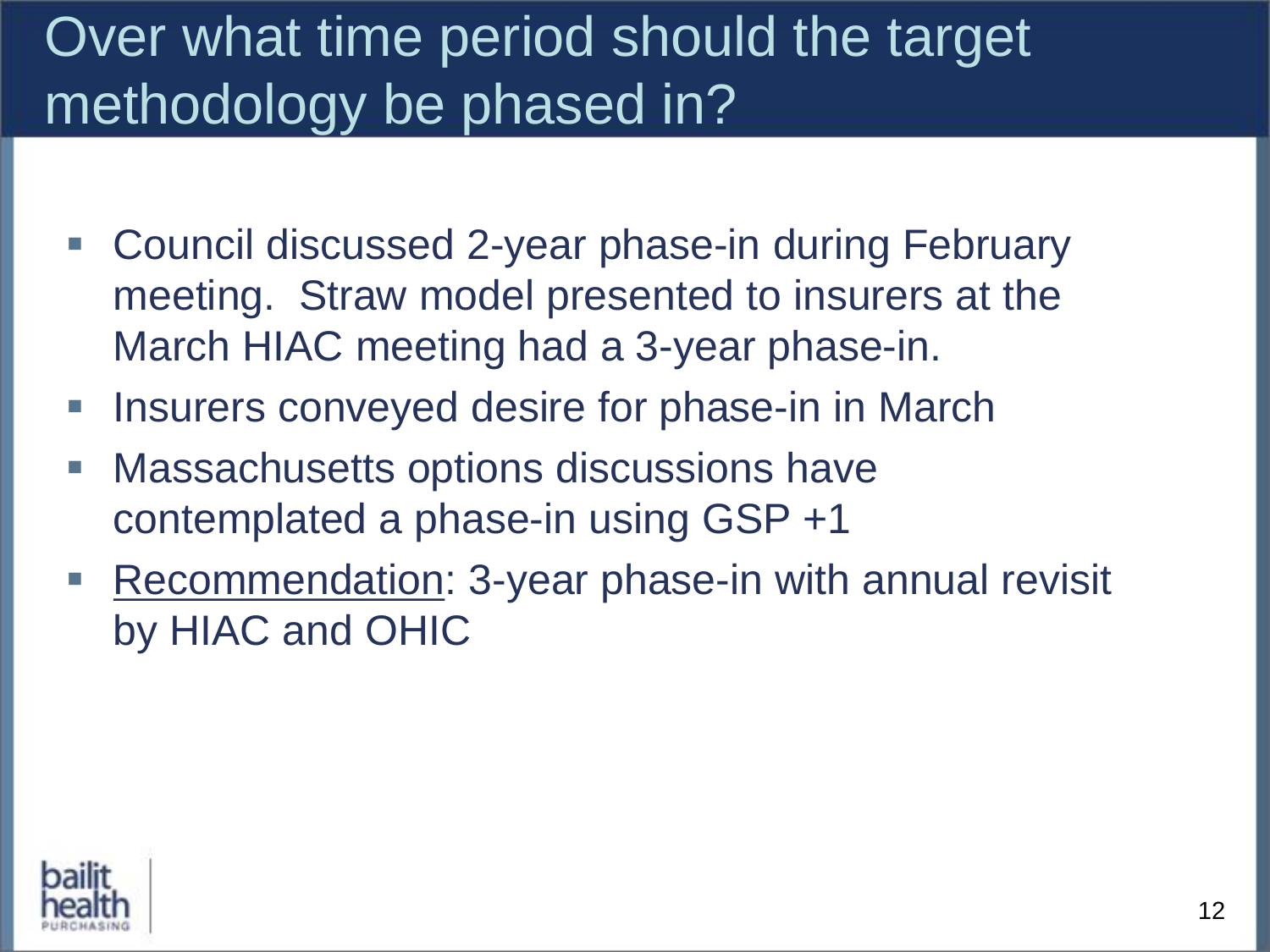### What should be the consequence for an insurer submitting a medical expense trend above target?

 Recommendation: Straw model presented to insurers at the March HIAC meeting read "The consequence of filing a medical expense trend above target will be an administrative rate hearing, including a full review of provider contracts. Previous rates will continue until the hearing ruling is issued."

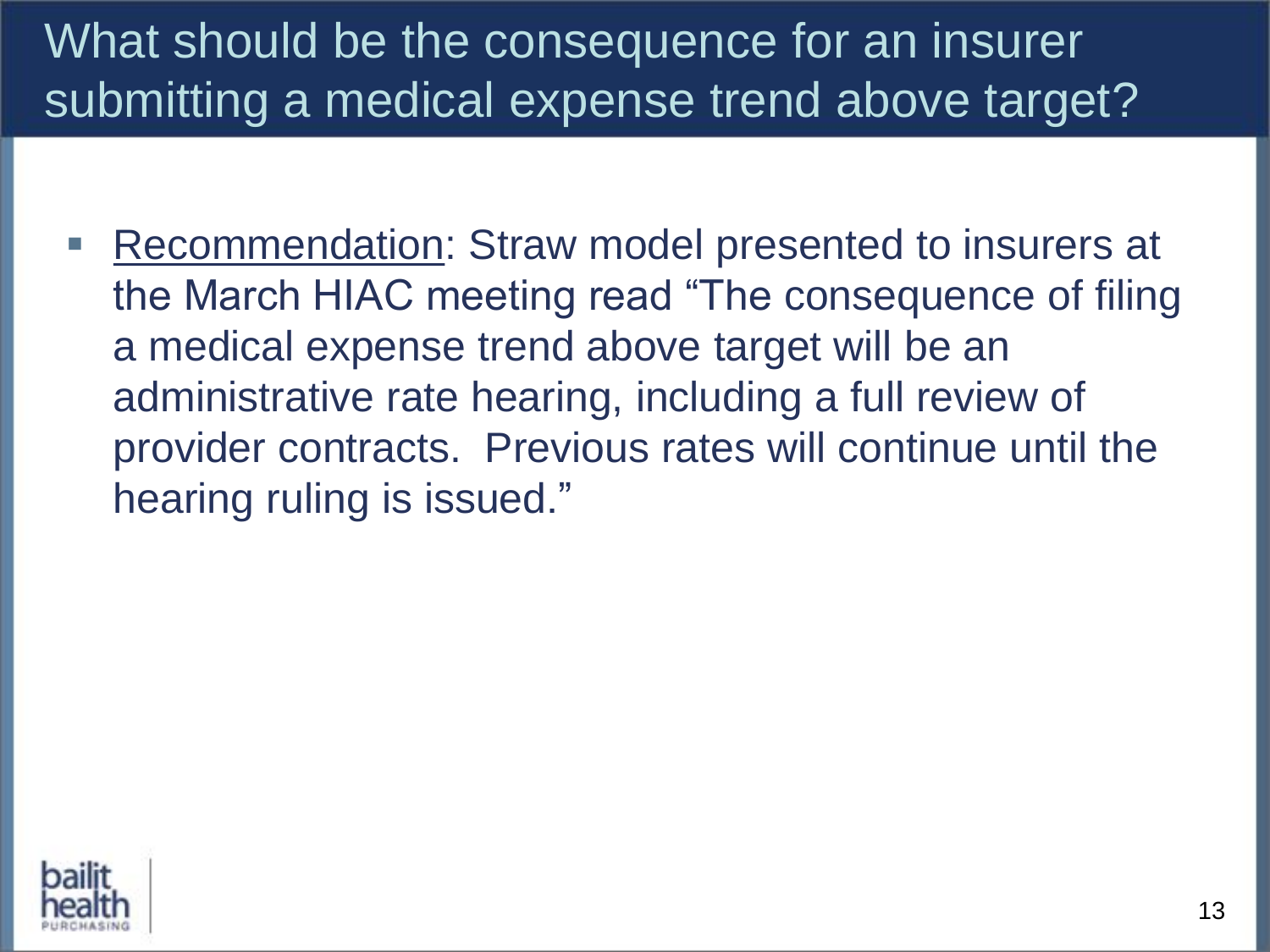### Next Steps

- Develop a synthesized narrative description of the draft recommendations.
- OHIC will need to share the draft with key stakeholders to solicit additional input and build support.
- In so doing, OHIC will need to gauge any potential unanticipated consequences for implementation of the Council's recommendations.